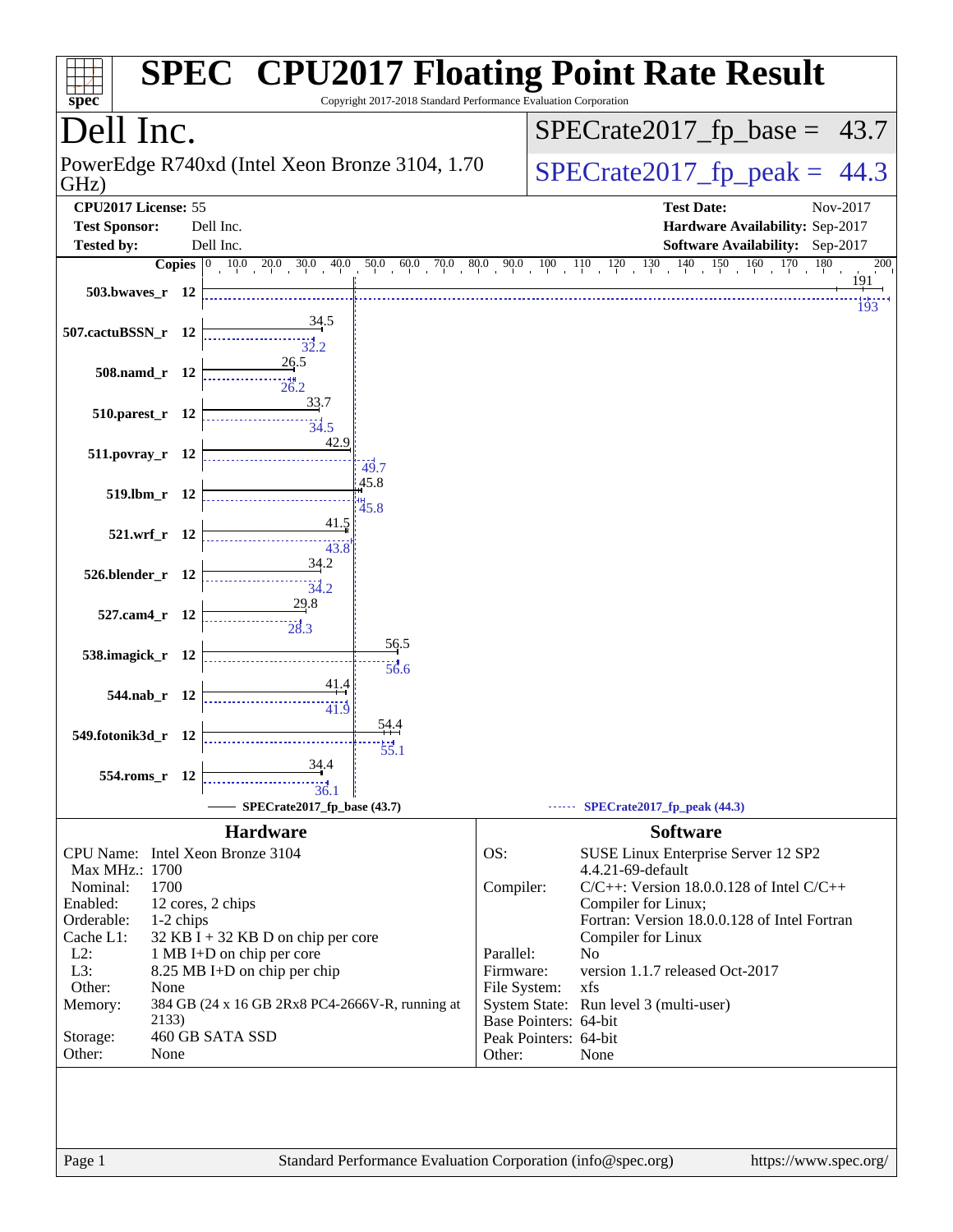

Copyright 2017-2018 Standard Performance Evaluation Corporation

### Dell Inc.

PowerEdge R740xd (Intel Xeon Bronze 3104, 1.70  $\big|$  SPECrate 2017 fp peak = 44.3

 $SPECTate2017_fp\_base = 43.7$ 

GHz)

**[CPU2017 License:](http://www.spec.org/auto/cpu2017/Docs/result-fields.html#CPU2017License)** 55 **[Test Date:](http://www.spec.org/auto/cpu2017/Docs/result-fields.html#TestDate)** Nov-2017

**[Test Sponsor:](http://www.spec.org/auto/cpu2017/Docs/result-fields.html#TestSponsor)** Dell Inc. **[Hardware Availability:](http://www.spec.org/auto/cpu2017/Docs/result-fields.html#HardwareAvailability)** Sep-2017 **[Tested by:](http://www.spec.org/auto/cpu2017/Docs/result-fields.html#Testedby)** Dell Inc. **[Software Availability:](http://www.spec.org/auto/cpu2017/Docs/result-fields.html#SoftwareAvailability)** Sep-2017

### **[Results Table](http://www.spec.org/auto/cpu2017/Docs/result-fields.html#ResultsTable)**

|                           |               |                |       | <b>Base</b>    |       |                |            |               |                |              | <b>Peak</b>    |              |                |              |
|---------------------------|---------------|----------------|-------|----------------|-------|----------------|------------|---------------|----------------|--------------|----------------|--------------|----------------|--------------|
| <b>Benchmark</b>          | <b>Copies</b> | <b>Seconds</b> | Ratio | <b>Seconds</b> | Ratio | <b>Seconds</b> | Ratio      | <b>Copies</b> | <b>Seconds</b> | <b>Ratio</b> | <b>Seconds</b> | <b>Ratio</b> | <b>Seconds</b> | <b>Ratio</b> |
| 503.bwayes r              | 12            | 655            | 184   | 611            | 197   | 629            | <u>191</u> | 12            | 624            | <u>193</u>   | 605            | 199          | 631            | 191          |
| 507.cactuBSSN r           | 12            | 441            | 34.4  | 440            | 34.5  | 441            | 34.5       | 12            | 471            | 32.2         | 471            | 32.2         | 473            | 32.1         |
| 508.namd r                | 12            | 429            | 26.6  | 432            | 26.4  | 431            | 26.5       | 12            | 450            | 25.3         | 435            | 26.2         | 427            | 26.7         |
| 510.parest_r              | 12            | 930            | 33.7  | 932            | 33.7  | 932            | 33.7       | 12            | 913            | 34.4         | 911            | 34.5         | 911            | 34.5         |
| 511.povray_r              | 12            | 654            | 42.9  | 654            | 42.9  | 654            | 42.9       | 12            | 564            | 49.7         | 565            | 49.6         | 564            | 49.7         |
| 519.1bm r                 | 12            | 276            | 45.8  | 274            | 46.1  | 280            | 45.2       | 12            | 276            | 45.8         | 271            | 46.7         | 280            | 45.2         |
| $521.wrf_r$               | 12            | 647            | 41.5  | 649            | 41.4  | 641            | 41.9       | 12            | 614            | 43.8         | 625            | 43.0         | 614            | 43.8         |
| 526.blender r             | 12            | 535            | 34.1  | 533            | 34.3  | 534            | 34.2       | 12            | 535            | 34.1         | 535            | 34.2         | 535            | 34.2         |
| 527.cam4 r                | 12            | 703            | 29.8  | 703            | 29.8  | 702            | 29.9       | 12            | 744            | 28.2         | 742            | 28.3         | 736            | 28.5         |
| 538.imagick_r             | 12            | 531            | 56.2  | 528            | 56.5  | 527            | 56.6       | 12            | 529            | 56.4         | 526            | 56.8         | 527            | 56.6         |
| $544$ .nab_r              | 12            | 487            | 41.5  | 523            | 38.6  | 488            | 41.4       | 12            | 482            | 41.9         | 482            | 41.9         | 483            | 41.8         |
| 549.fotonik3d r           | 12            | 819            | 57.1  | 860            | 54.4  | 890            | 52.5       | 12            | 844            | 55.4         | 848            | 55.1         | 901            | 51.9         |
| 554.roms r                | 12            | 552            | 34.6  | 555            | 34.4  | 557            | 34.2       | 12            | 529            | 36.1         | 526            | 36.2         | 528            | 36.1         |
| $SPECrate2017_fp\_base =$ |               |                | 43.7  |                |       |                |            |               |                |              |                |              |                |              |

**[SPECrate2017\\_fp\\_peak =](http://www.spec.org/auto/cpu2017/Docs/result-fields.html#SPECrate2017fppeak) 44.3**

Results appear in the [order in which they were run.](http://www.spec.org/auto/cpu2017/Docs/result-fields.html#RunOrder) Bold underlined text [indicates a median measurement.](http://www.spec.org/auto/cpu2017/Docs/result-fields.html#Median)

### **[Submit Notes](http://www.spec.org/auto/cpu2017/Docs/result-fields.html#SubmitNotes)**

 The numactl mechanism was used to bind copies to processors. The config file option 'submit' was used to generate numactl commands to bind each copy to a specific processor. For details, please see the config file.

### **[Operating System Notes](http://www.spec.org/auto/cpu2017/Docs/result-fields.html#OperatingSystemNotes)**

Stack size set to unlimited using "ulimit -s unlimited"

### **[General Notes](http://www.spec.org/auto/cpu2017/Docs/result-fields.html#GeneralNotes)**

Environment variables set by runcpu before the start of the run: LD\_LIBRARY\_PATH = "/home/temi/cpu2017/lib/ia32:/home/temi/cpu2017/lib/intel64" LD\_LIBRARY\_PATH = "\$LD\_LIBRARY\_PATH:/home/temi/cpu2017/je5.0.1-32:/home/temi/cpu2017/je5.0.1-64" Binaries compiled on a system with 1x Intel Core i7-4790 CPU + 32GB RAM memory using Redhat Enterprise Linux 7.4 Transparent Huge Pages enabled by default Prior to runcpu invocation Filesystem page cache synced and cleared with: sync; echo 3> /proc/sys/vm/drop\_caches runcpu command invoked through numactl i.e.: numactl --interleave=all runcpu <etc>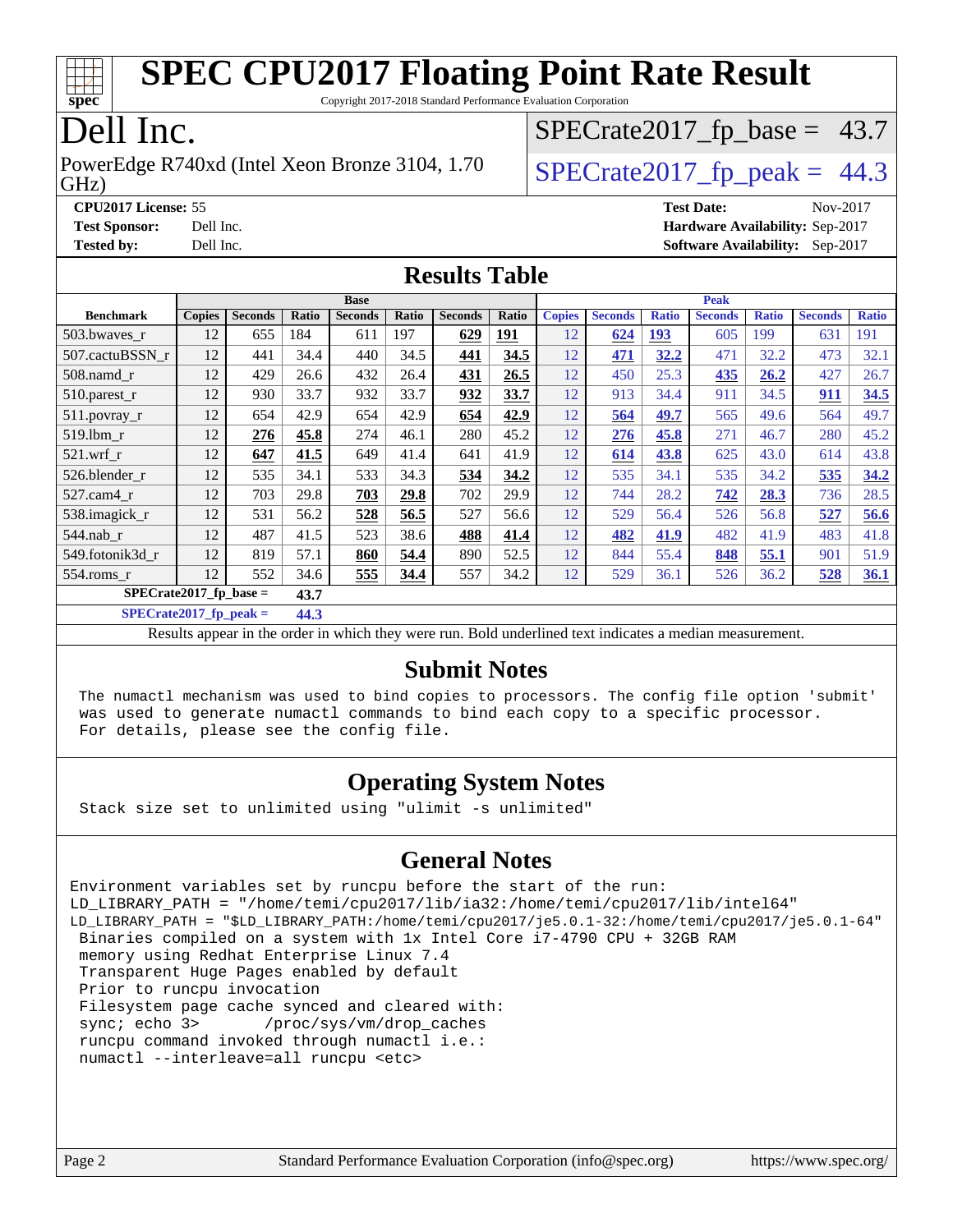

Copyright 2017-2018 Standard Performance Evaluation Corporation

### Dell Inc.

GHz) PowerEdge R740xd (Intel Xeon Bronze 3104, 1.70  $\big|$  SPECrate 2017\_fp\_peak = 44.3

 $SPECTate2017_fp\_base = 43.7$ 

**[Test Sponsor:](http://www.spec.org/auto/cpu2017/Docs/result-fields.html#TestSponsor)** Dell Inc. **[Hardware Availability:](http://www.spec.org/auto/cpu2017/Docs/result-fields.html#HardwareAvailability)** Sep-2017 **[Tested by:](http://www.spec.org/auto/cpu2017/Docs/result-fields.html#Testedby)** Dell Inc. **[Software Availability:](http://www.spec.org/auto/cpu2017/Docs/result-fields.html#SoftwareAvailability)** Sep-2017

**[CPU2017 License:](http://www.spec.org/auto/cpu2017/Docs/result-fields.html#CPU2017License)** 55 **[Test Date:](http://www.spec.org/auto/cpu2017/Docs/result-fields.html#TestDate)** Nov-2017

**[Platform Notes](http://www.spec.org/auto/cpu2017/Docs/result-fields.html#PlatformNotes)**

Page 3 Standard Performance Evaluation Corporation [\(info@spec.org\)](mailto:info@spec.org) <https://www.spec.org/> BIOS settings: Sub NUMA Cluster enabled Virtualization Technology disabled System Profile set to Custom CPU Performance set to Maximum Performance C States set to Autonomous C1E disabled Uncore Frequency set to Dynamic Energy Efficiency Policy set to Performance Memory Patrol Scrub disabled CPU Interconnect Bus Link Power Management disabled PCI ASPM L1 Link Power Management disabled Sysinfo program /home/temi/cpu2017/bin/sysinfo Rev: r5797 of 2017-06-14 96c45e4568ad54c135fd618bcc091c0f running on linux-bgfp Tue Nov 7 00:13:24 2017 SUT (System Under Test) info as seen by some common utilities. For more information on this section, see <https://www.spec.org/cpu2017/Docs/config.html#sysinfo> From /proc/cpuinfo model name : Intel(R) Xeon(R) Bronze 3104 CPU @ 1.70GHz 2 "physical id"s (chips) 12 "processors" cores, siblings (Caution: counting these is hw and system dependent. The following excerpts from /proc/cpuinfo might not be reliable. Use with caution.) cpu cores : 6 siblings : 6 physical 0: cores 0 1 2 3 4 5 physical 1: cores 0 1 2 3 4 5 From lscpu: Architecture: x86\_64 CPU op-mode(s): 32-bit, 64-bit Byte Order: Little Endian  $CPU(s):$  12 On-line CPU(s) list: 0-11 Thread(s) per core: 1 Core(s) per socket: 6 Socket(s): 2 NUMA node(s): 2 Vendor ID: GenuineIntel CPU family: 6 Model: 85 Model name:  $Intel(R)$  Xeon(R) Bronze 3104 CPU @ 1.70GHz Stepping: 4 CPU MHz: 1696.013 **(Continued on next page)**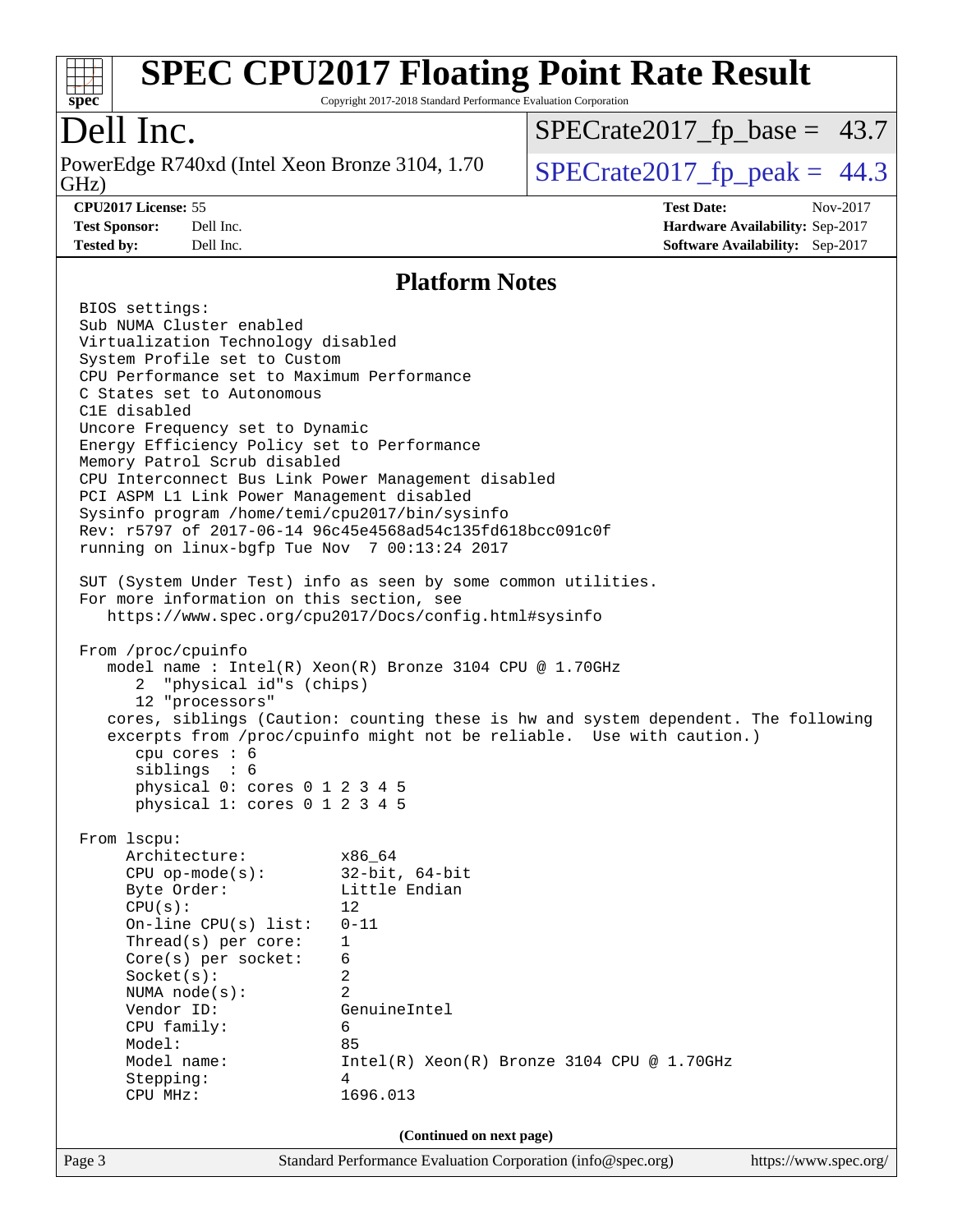

Copyright 2017-2018 Standard Performance Evaluation Corporation

### Dell Inc.

PowerEdge R740xd (Intel Xeon Bronze 3104, 1.70<br>GHz)

 $SPECrate2017_fp\_peak = 44.3$  $SPECrate2017_fp\_base = 43.7$ 

**[CPU2017 License:](http://www.spec.org/auto/cpu2017/Docs/result-fields.html#CPU2017License)** 55 **[Test Date:](http://www.spec.org/auto/cpu2017/Docs/result-fields.html#TestDate)** Nov-2017 **[Test Sponsor:](http://www.spec.org/auto/cpu2017/Docs/result-fields.html#TestSponsor)** Dell Inc. **[Hardware Availability:](http://www.spec.org/auto/cpu2017/Docs/result-fields.html#HardwareAvailability)** Sep-2017 **[Tested by:](http://www.spec.org/auto/cpu2017/Docs/result-fields.html#Testedby)** Dell Inc. **[Software Availability:](http://www.spec.org/auto/cpu2017/Docs/result-fields.html#SoftwareAvailability)** Sep-2017

### **[Platform Notes \(Continued\)](http://www.spec.org/auto/cpu2017/Docs/result-fields.html#PlatformNotes)**

| BogoMIPS:                                                                                                                                                                                                                                                             | 3392.02                                                                                                                                                                                                                                                                                                                                                                                                                                                                                                                                                                                                                                                                                                                                               |
|-----------------------------------------------------------------------------------------------------------------------------------------------------------------------------------------------------------------------------------------------------------------------|-------------------------------------------------------------------------------------------------------------------------------------------------------------------------------------------------------------------------------------------------------------------------------------------------------------------------------------------------------------------------------------------------------------------------------------------------------------------------------------------------------------------------------------------------------------------------------------------------------------------------------------------------------------------------------------------------------------------------------------------------------|
| Virtualization:                                                                                                                                                                                                                                                       | $VT - x$                                                                                                                                                                                                                                                                                                                                                                                                                                                                                                                                                                                                                                                                                                                                              |
| L1d cache:                                                                                                                                                                                                                                                            | 32K                                                                                                                                                                                                                                                                                                                                                                                                                                                                                                                                                                                                                                                                                                                                                   |
| Lli cache:                                                                                                                                                                                                                                                            | 32K                                                                                                                                                                                                                                                                                                                                                                                                                                                                                                                                                                                                                                                                                                                                                   |
| $L2$ cache:<br>L3 cache:                                                                                                                                                                                                                                              | 1024K<br>8448K                                                                                                                                                                                                                                                                                                                                                                                                                                                                                                                                                                                                                                                                                                                                        |
| NUMA $node0$ $CPU(s):$                                                                                                                                                                                                                                                | 0, 2, 4, 6, 8, 10                                                                                                                                                                                                                                                                                                                                                                                                                                                                                                                                                                                                                                                                                                                                     |
| NUMA nodel CPU(s): 1,3,5,7,9,11                                                                                                                                                                                                                                       |                                                                                                                                                                                                                                                                                                                                                                                                                                                                                                                                                                                                                                                                                                                                                       |
| Flags:                                                                                                                                                                                                                                                                | fpu vme de pse tsc msr pae mce cx8 apic sep mtrr pge mca cmov<br>pat pse36 clflush dts acpi mmx fxsr sse sse2 ss ht tm pbe syscall nx pdpelgb rdtscp<br>lm constant_tsc art arch_perfmon pebs bts rep_good nopl xtopology nonstop_tsc<br>aperfmperf eagerfpu pni pclmulqdq dtes64 monitor ds_cpl vmx smx est tm2 ssse3 sdbg<br>fma cx16 xtpr pdcm pcid dca sse4_1 sse4_2 x2apic movbe popcnt tsc_deadline_timer aes<br>xsave avx f16c rdrand lahf_lm abm 3dnowprefetch arat epb pln pts dtherm intel_pt<br>tpr_shadow vnmi flexpriority ept vpid fsgsbase tsc_adjust bmil hle avx2 smep bmi2<br>erms invpcid rtm cqm mpx avx512f avx512dq rdseed adx smap clflushopt clwb avx512cd<br>avx512bw avx512vl xsaveopt xsavec xgetbvl cqm_llc cqm_occup_llc |
| /proc/cpuinfo cache data<br>cache size : 8448 KB                                                                                                                                                                                                                      |                                                                                                                                                                                                                                                                                                                                                                                                                                                                                                                                                                                                                                                                                                                                                       |
| physical chip.<br>$available: 2 nodes (0-1)$<br>node 0 cpus: 0 2 4 6 8 10<br>node 0 size: 192920 MB<br>node 0 free: 192246 MB<br>node 1 cpus: 1 3 5 7 9 11<br>node 1 size: 193504 MB<br>node 1 free: 192852 MB<br>node distances:<br>node 0 1<br>0: 10 21<br>1: 21 10 | From numactl --hardware WARNING: a numactl 'node' might or might not correspond to a                                                                                                                                                                                                                                                                                                                                                                                                                                                                                                                                                                                                                                                                  |
| From /proc/meminfo<br>MemTotal:<br>395699196 kB<br>HugePages_Total:<br>0<br>Hugepagesize:<br>2048 kB                                                                                                                                                                  |                                                                                                                                                                                                                                                                                                                                                                                                                                                                                                                                                                                                                                                                                                                                                       |
| /usr/bin/lsb_release -d<br>SUSE Linux Enterprise Server 12 SP2                                                                                                                                                                                                        |                                                                                                                                                                                                                                                                                                                                                                                                                                                                                                                                                                                                                                                                                                                                                       |
| From /etc/*release* /etc/*version*<br>SuSE-release:<br>SUSE Linux Enterprise Server 12 (x86_64)<br>$VERSION = 12$                                                                                                                                                     |                                                                                                                                                                                                                                                                                                                                                                                                                                                                                                                                                                                                                                                                                                                                                       |
|                                                                                                                                                                                                                                                                       | (Continued on next page)                                                                                                                                                                                                                                                                                                                                                                                                                                                                                                                                                                                                                                                                                                                              |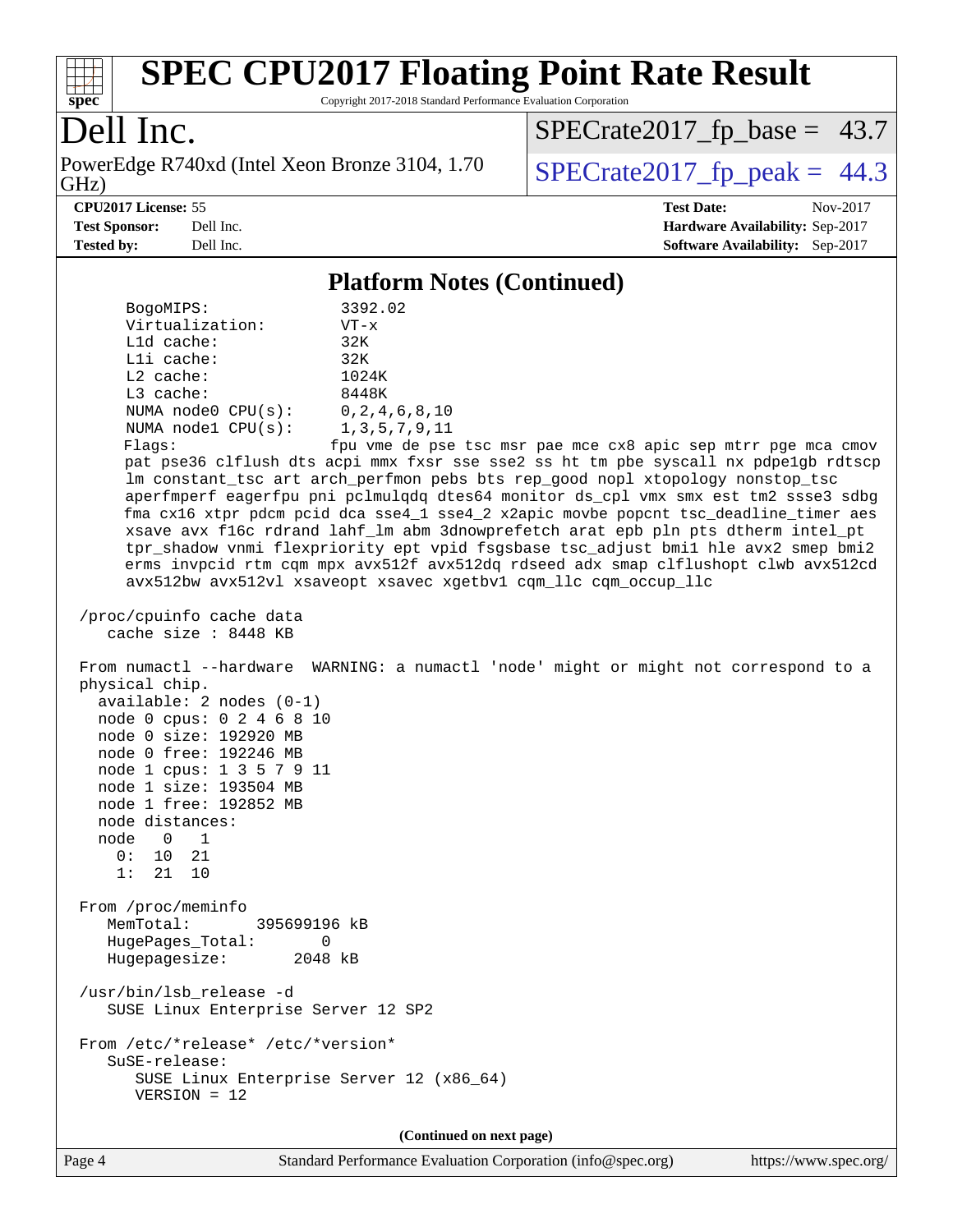

Copyright 2017-2018 Standard Performance Evaluation Corporation

### Dell Inc.

GHz) PowerEdge R740xd (Intel Xeon Bronze 3104, 1.70  $\big|$  SPECrate 2017 fp peak = 44.3

 $SPECTate2017_fp\_base = 43.7$ 

**[Tested by:](http://www.spec.org/auto/cpu2017/Docs/result-fields.html#Testedby)** Dell Inc. **[Software Availability:](http://www.spec.org/auto/cpu2017/Docs/result-fields.html#SoftwareAvailability)** Sep-2017

**[CPU2017 License:](http://www.spec.org/auto/cpu2017/Docs/result-fields.html#CPU2017License)** 55 **[Test Date:](http://www.spec.org/auto/cpu2017/Docs/result-fields.html#TestDate)** Nov-2017 **[Test Sponsor:](http://www.spec.org/auto/cpu2017/Docs/result-fields.html#TestSponsor)** Dell Inc. **[Hardware Availability:](http://www.spec.org/auto/cpu2017/Docs/result-fields.html#HardwareAvailability)** Sep-2017

### **[Platform Notes \(Continued\)](http://www.spec.org/auto/cpu2017/Docs/result-fields.html#PlatformNotes)**

Page 5 Standard Performance Evaluation Corporation [\(info@spec.org\)](mailto:info@spec.org) <https://www.spec.org/> PATCHLEVEL = 2 # This file is deprecated and will be removed in a future service pack or release. # Please check /etc/os-release for details about this release. os-release: NAME="SLES" VERSION="12-SP2" VERSION\_ID="12.2" PRETTY\_NAME="SUSE Linux Enterprise Server 12 SP2" ID="sles" ANSI\_COLOR="0;32" CPE\_NAME="cpe:/o:suse:sles:12:sp2" uname -a: Linux linux-bgfp 4.4.21-69-default #1 SMP Tue Oct 25 10:58:20 UTC 2016 (9464f67) x86\_64 x86\_64 x86\_64 GNU/Linux run-level 3 Nov 6 14:50 SPEC is set to: /home/temi/cpu2017 Filesystem Type Size Used Avail Use% Mounted on /dev/sda4 xfs 405G 32G 374G 8% /home Additional information from dmidecode follows. WARNING: Use caution when you interpret this section. The 'dmidecode' program reads system data which is "intended to allow hardware to be accurately determined", but the intent may not be met, as there are frequent changes to hardware, firmware, and the "DMTF SMBIOS" standard. BIOS Dell Inc. 1.1.7 08/10/2017 Memory: 22x 00AD00B300AD HMA82GR7AFR8N-VK 16 GB 2 rank 2666, configured at 2133 2x 00CE063200CE M393A2K43BB1-CTD 16 GB 2 rank 2666, configured at 2133 (End of data from sysinfo program) **[Compiler Version Notes](http://www.spec.org/auto/cpu2017/Docs/result-fields.html#CompilerVersionNotes)** ============================================================================== CC 519.lbm\_r(base) 538.imagick\_r(base, peak) 544.nab\_r(base) ----------------------------------------------------------------------------- icc (ICC) 18.0.0 20170811 Copyright (C) 1985-2017 Intel Corporation. All rights reserved. ------------------------------------------------------------------------------ ==============================================================================  $CC = 519.1bm_r(peak) 544.nab_r(peak)$ ----------------------------------------------------------------------------- icc (ICC) 18.0.0 20170811 **(Continued on next page)**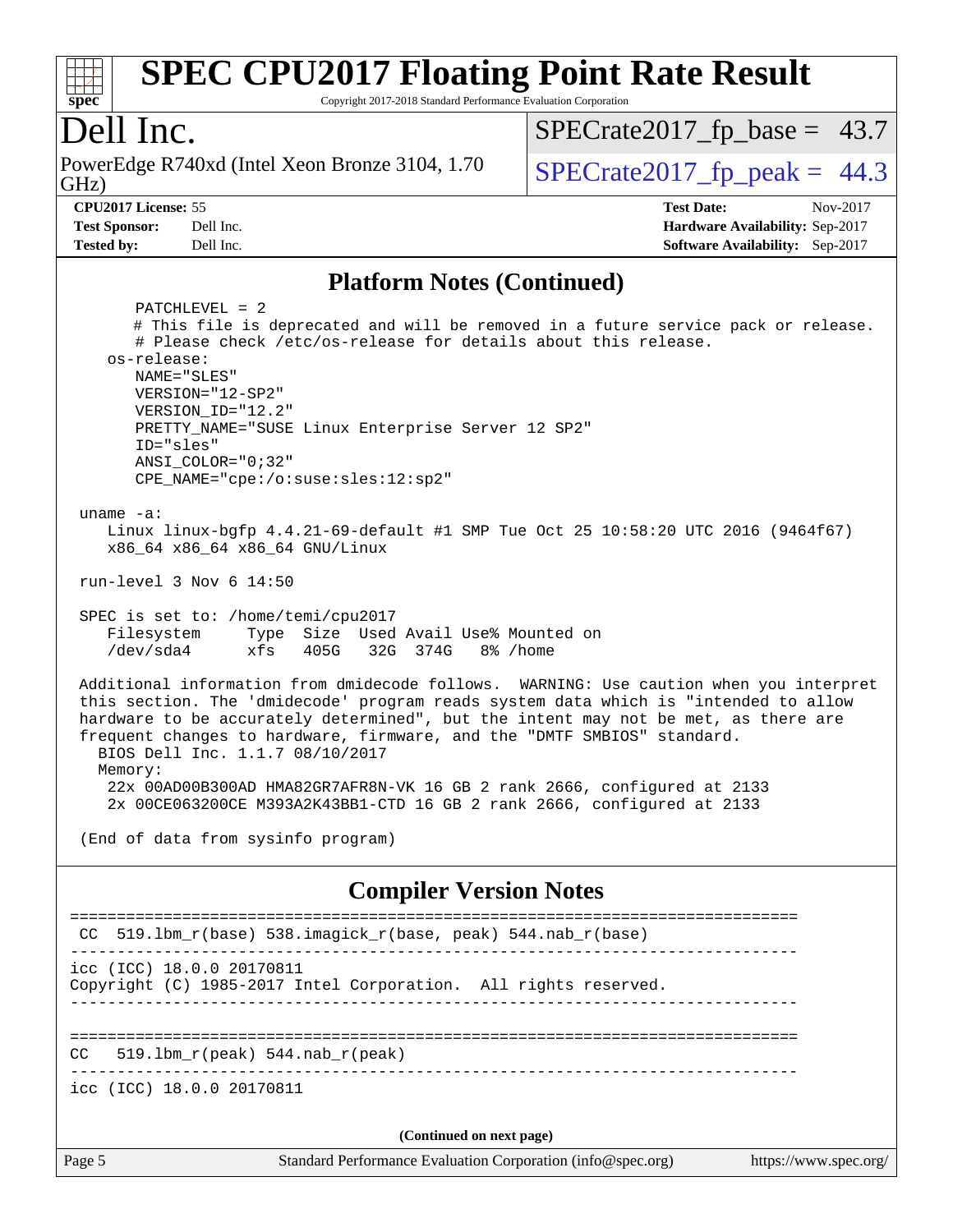

Copyright 2017-2018 Standard Performance Evaluation Corporation

## Dell Inc.

PowerEdge R740xd (Intel Xeon Bronze 3104, 1.70<br>GHz)

 $SPECTate2017_fp\_base = 43.7$ 

 $SPECTate 2017_fp\_peak = 44.3$ 

| <b>CPU2017 License: 55</b> |           | <b>Test Date:</b>                      | Nov-2017 |
|----------------------------|-----------|----------------------------------------|----------|
| <b>Test Sponsor:</b>       | Dell Inc. | <b>Hardware Availability: Sep-2017</b> |          |
| Tested by:                 | Dell Inc. | <b>Software Availability:</b> Sep-2017 |          |

### **[Compiler Version Notes \(Continued\)](http://www.spec.org/auto/cpu2017/Docs/result-fields.html#CompilerVersionNotes)**

| Page 6                                                  |                                                                                              | Standard Performance Evaluation Corporation (info@spec.org) |  |                      | https://www.spec.org/ |
|---------------------------------------------------------|----------------------------------------------------------------------------------------------|-------------------------------------------------------------|--|----------------------|-----------------------|
|                                                         |                                                                                              | (Continued on next page)                                    |  |                      |                       |
|                                                         |                                                                                              |                                                             |  |                      |                       |
|                                                         | Copyright (C) 1985-2017 Intel Corporation.                                                   |                                                             |  | All rights reserved. |                       |
|                                                         | Copyright (C) 1985-2017 Intel Corporation.<br>ifort (IFORT) 18.0.0 20170811                  |                                                             |  | All rights reserved. |                       |
| icpc (ICC) 18.0.0 20170811                              | Copyright (C) 1985-2017 Intel Corporation. All rights reserved.<br>icc (ICC) 18.0.0 20170811 |                                                             |  |                      |                       |
| FC 507.cactuBSSN_r(base)                                |                                                                                              |                                                             |  |                      |                       |
|                                                         | Copyright (C) 1985-2017 Intel Corporation. All rights reserved.                              |                                                             |  |                      |                       |
| icpc (ICC) 18.0.0 20170811<br>icc (ICC) 18.0.0 20170811 | Copyright (C) 1985-2017 Intel Corporation. All rights reserved.                              |                                                             |  |                      |                       |
|                                                         | CC 511.povray_r(peak) 526.blender_r(peak)                                                    |                                                             |  |                      |                       |
|                                                         | Copyright (C) 1985-2017 Intel Corporation. All rights reserved.                              |                                                             |  |                      |                       |
| icpc (ICC) 18.0.0 20170811<br>icc (ICC) 18.0.0 20170811 | Copyright (C) 1985-2017 Intel Corporation. All rights reserved.                              |                                                             |  |                      |                       |
|                                                         | CC 511.povray_r(base) 526.blender_r(base)                                                    |                                                             |  |                      |                       |
| icpc (ICC) 18.0.0 20170811                              | Copyright (C) 1985-2017 Intel Corporation. All rights reserved.                              | ----------------------------                                |  |                      |                       |
|                                                         | CXXC 508.namd_r(peak) 510.parest_r(peak)                                                     |                                                             |  |                      |                       |
| icpc (ICC) 18.0.0 20170811                              | Copyright (C) 1985-2017 Intel Corporation. All rights reserved.                              |                                                             |  |                      |                       |
|                                                         | CXXC 508.namd_r(base) 510.parest_r(base)                                                     |                                                             |  |                      |                       |
|                                                         |                                                                                              |                                                             |  |                      |                       |
|                                                         | Copyright (C) 1985-2017 Intel Corporation. All rights reserved.                              |                                                             |  |                      |                       |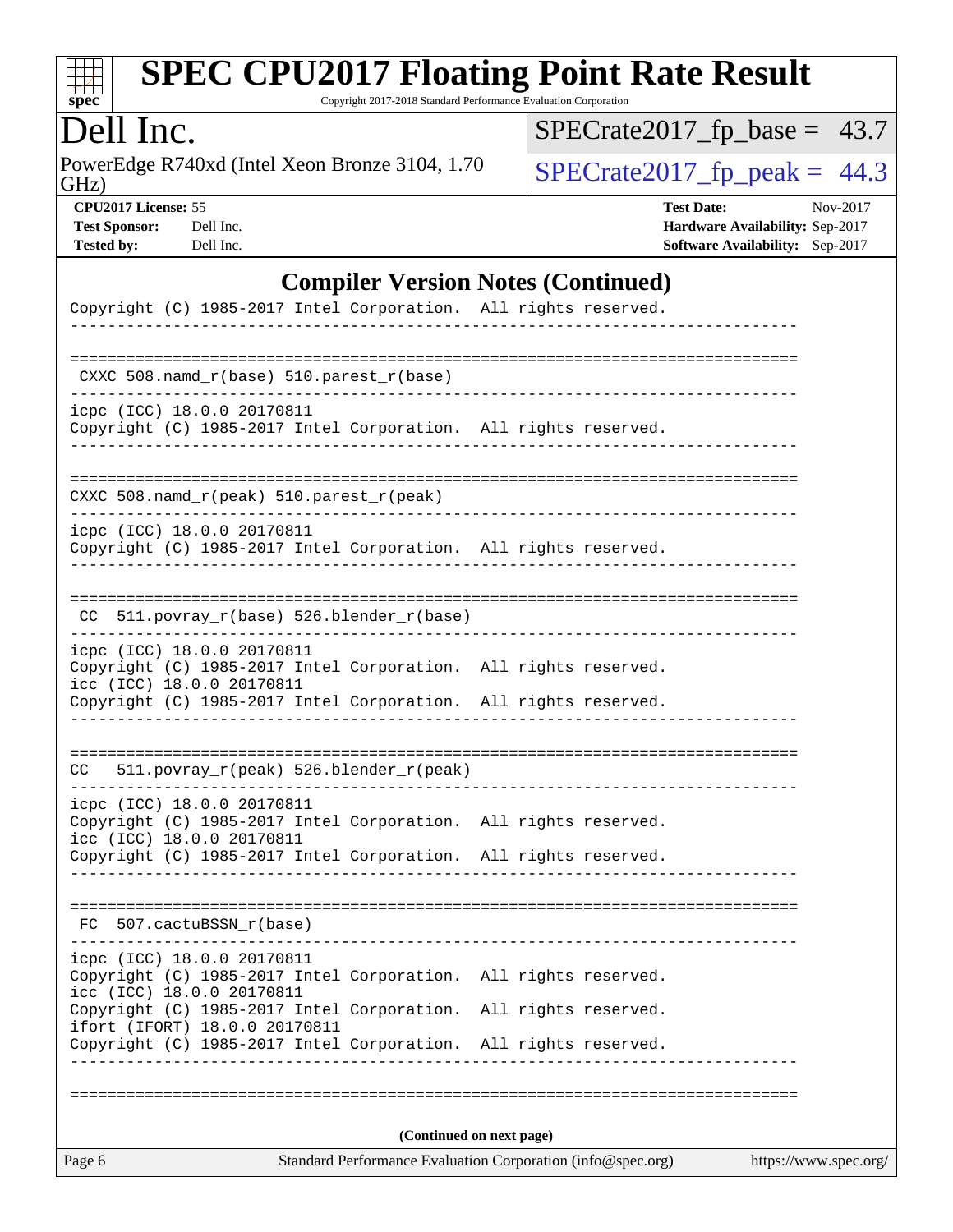

Copyright 2017-2018 Standard Performance Evaluation Corporation

### Dell Inc.

PowerEdge R740xd (Intel Xeon Bronze 3104, 1.70<br>GHz)

 $SPECrate2017_fp\_base = 43.7$ 

 $SPECrate2017_fp\_peak = 44.3$ 

**[CPU2017 License:](http://www.spec.org/auto/cpu2017/Docs/result-fields.html#CPU2017License)** 55 **[Test Date:](http://www.spec.org/auto/cpu2017/Docs/result-fields.html#TestDate)** Nov-2017 **[Test Sponsor:](http://www.spec.org/auto/cpu2017/Docs/result-fields.html#TestSponsor)** Dell Inc. **[Hardware Availability:](http://www.spec.org/auto/cpu2017/Docs/result-fields.html#HardwareAvailability)** Sep-2017 **[Tested by:](http://www.spec.org/auto/cpu2017/Docs/result-fields.html#Testedby)** Dell Inc. **[Software Availability:](http://www.spec.org/auto/cpu2017/Docs/result-fields.html#SoftwareAvailability)** Sep-2017

### **[Compiler Version Notes \(Continued\)](http://www.spec.org/auto/cpu2017/Docs/result-fields.html#CompilerVersionNotes)**

| FC |                  | 507.cactuBSSN_r(peak)                                      |                                                                 |  |                                                                       |
|----|------------------|------------------------------------------------------------|-----------------------------------------------------------------|--|-----------------------------------------------------------------------|
|    |                  | icpc (ICC) 18.0.0 20170811<br>icc (ICC) 18.0.0 20170811    | Copyright (C) 1985-2017 Intel Corporation. All rights reserved. |  |                                                                       |
|    |                  | ifort (IFORT) 18.0.0 20170811                              | Copyright (C) 1985-2017 Intel Corporation. All rights reserved. |  |                                                                       |
|    |                  |                                                            | Copyright (C) 1985-2017 Intel Corporation. All rights reserved. |  |                                                                       |
| FC |                  |                                                            |                                                                 |  | 503.bwaves_r(base, peak) 549.fotonik3d_r(base, peak) 554.roms_r(base) |
|    |                  | ifort (IFORT) 18.0.0 20170811                              | Copyright (C) 1985-2017 Intel Corporation. All rights reserved. |  |                                                                       |
| FC | 554.roms_r(peak) |                                                            |                                                                 |  |                                                                       |
|    |                  | ifort (IFORT) 18.0.0 20170811                              | Copyright (C) 1985-2017 Intel Corporation. All rights reserved. |  |                                                                       |
|    |                  | $CC$ 521.wrf_r(base) 527.cam4_r(base)                      |                                                                 |  |                                                                       |
|    |                  | ifort (IFORT) 18.0.0 20170811<br>icc (ICC) 18.0.0 20170811 | Copyright (C) 1985-2017 Intel Corporation. All rights reserved. |  |                                                                       |
|    |                  |                                                            | Copyright (C) 1985-2017 Intel Corporation. All rights reserved. |  |                                                                       |
|    |                  | $CC = 521.wrf_r(peak) 527.cam4_r(peak)$                    |                                                                 |  |                                                                       |
|    |                  | ifort (IFORT) 18.0.0 20170811                              | Copyright (C) 1985-2017 Intel Corporation. All rights reserved. |  |                                                                       |
|    |                  | icc (ICC) 18.0.0 20170811                                  | Copyright (C) 1985-2017 Intel Corporation. All rights reserved. |  |                                                                       |

### **[Base Compiler Invocation](http://www.spec.org/auto/cpu2017/Docs/result-fields.html#BaseCompilerInvocation)**

[C benchmarks:](http://www.spec.org/auto/cpu2017/Docs/result-fields.html#Cbenchmarks)

[icc](http://www.spec.org/cpu2017/results/res2017q4/cpu2017-20171208-01402.flags.html#user_CCbase_intel_icc_18.0_66fc1ee009f7361af1fbd72ca7dcefbb700085f36577c54f309893dd4ec40d12360134090235512931783d35fd58c0460139e722d5067c5574d8eaf2b3e37e92)

**(Continued on next page)**

Page 7 Standard Performance Evaluation Corporation [\(info@spec.org\)](mailto:info@spec.org) <https://www.spec.org/>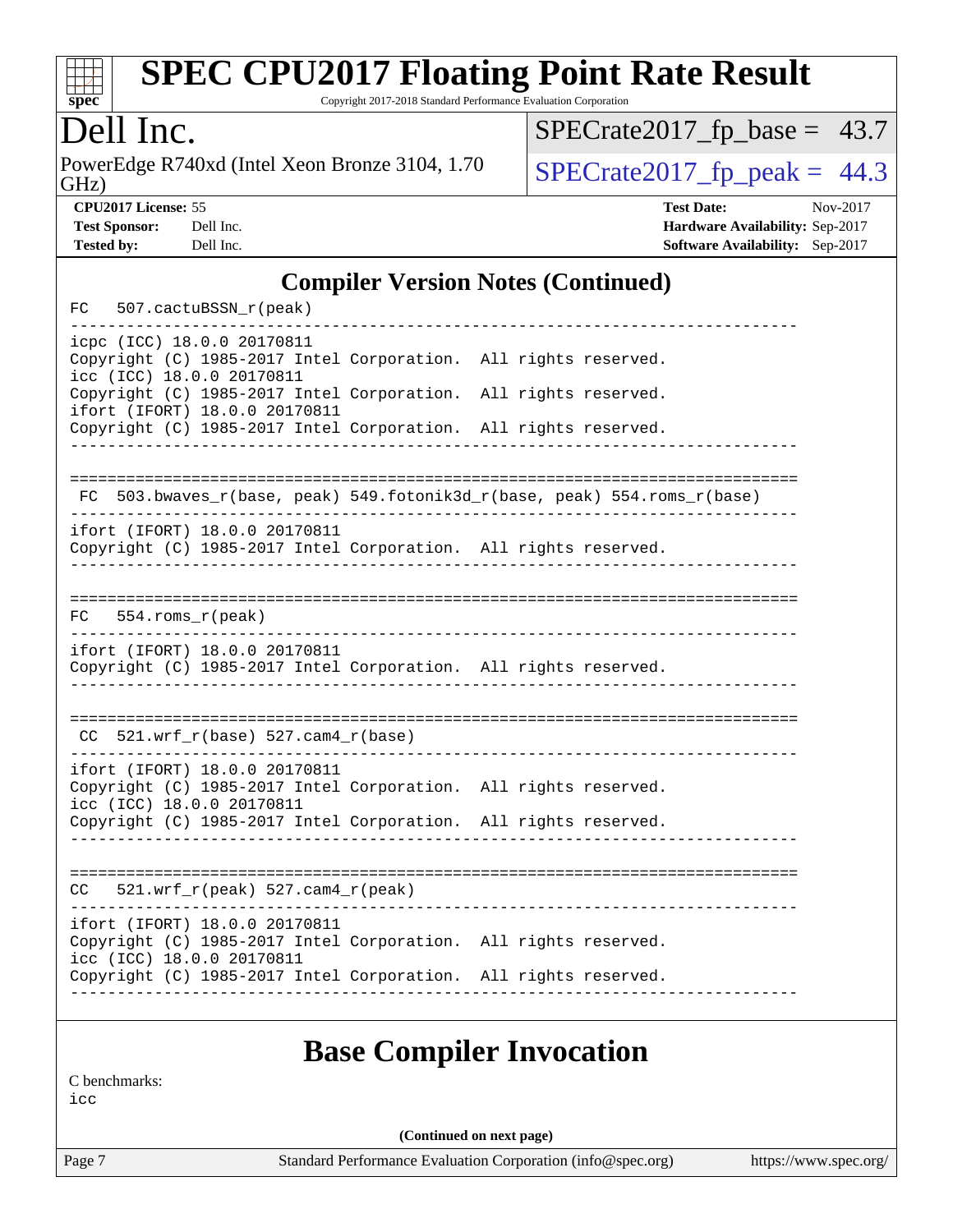

Copyright 2017-2018 Standard Performance Evaluation Corporation

## Dell Inc.

GHz) PowerEdge R740xd (Intel Xeon Bronze 3104, 1.70  $\big|$  SPECrate 2017 fp peak = 44.3

 $SPECTate2017_fp\_base = 43.7$ 

**[Tested by:](http://www.spec.org/auto/cpu2017/Docs/result-fields.html#Testedby)** Dell Inc. **[Software Availability:](http://www.spec.org/auto/cpu2017/Docs/result-fields.html#SoftwareAvailability)** Sep-2017

**[CPU2017 License:](http://www.spec.org/auto/cpu2017/Docs/result-fields.html#CPU2017License)** 55 **[Test Date:](http://www.spec.org/auto/cpu2017/Docs/result-fields.html#TestDate)** Nov-2017 **[Test Sponsor:](http://www.spec.org/auto/cpu2017/Docs/result-fields.html#TestSponsor)** Dell Inc. **[Hardware Availability:](http://www.spec.org/auto/cpu2017/Docs/result-fields.html#HardwareAvailability)** Sep-2017

## **[Base Compiler Invocation \(Continued\)](http://www.spec.org/auto/cpu2017/Docs/result-fields.html#BaseCompilerInvocation)**

[C++ benchmarks](http://www.spec.org/auto/cpu2017/Docs/result-fields.html#CXXbenchmarks): [icpc](http://www.spec.org/cpu2017/results/res2017q4/cpu2017-20171208-01402.flags.html#user_CXXbase_intel_icpc_18.0_c510b6838c7f56d33e37e94d029a35b4a7bccf4766a728ee175e80a419847e808290a9b78be685c44ab727ea267ec2f070ec5dc83b407c0218cded6866a35d07)

[Fortran benchmarks](http://www.spec.org/auto/cpu2017/Docs/result-fields.html#Fortranbenchmarks): [ifort](http://www.spec.org/cpu2017/results/res2017q4/cpu2017-20171208-01402.flags.html#user_FCbase_intel_ifort_18.0_8111460550e3ca792625aed983ce982f94888b8b503583aa7ba2b8303487b4d8a21a13e7191a45c5fd58ff318f48f9492884d4413fa793fd88dd292cad7027ca)

[Benchmarks using both Fortran and C:](http://www.spec.org/auto/cpu2017/Docs/result-fields.html#BenchmarksusingbothFortranandC) [ifort](http://www.spec.org/cpu2017/results/res2017q4/cpu2017-20171208-01402.flags.html#user_CC_FCbase_intel_ifort_18.0_8111460550e3ca792625aed983ce982f94888b8b503583aa7ba2b8303487b4d8a21a13e7191a45c5fd58ff318f48f9492884d4413fa793fd88dd292cad7027ca) [icc](http://www.spec.org/cpu2017/results/res2017q4/cpu2017-20171208-01402.flags.html#user_CC_FCbase_intel_icc_18.0_66fc1ee009f7361af1fbd72ca7dcefbb700085f36577c54f309893dd4ec40d12360134090235512931783d35fd58c0460139e722d5067c5574d8eaf2b3e37e92)

[Benchmarks using both C and C++](http://www.spec.org/auto/cpu2017/Docs/result-fields.html#BenchmarksusingbothCandCXX): [icpc](http://www.spec.org/cpu2017/results/res2017q4/cpu2017-20171208-01402.flags.html#user_CC_CXXbase_intel_icpc_18.0_c510b6838c7f56d33e37e94d029a35b4a7bccf4766a728ee175e80a419847e808290a9b78be685c44ab727ea267ec2f070ec5dc83b407c0218cded6866a35d07) [icc](http://www.spec.org/cpu2017/results/res2017q4/cpu2017-20171208-01402.flags.html#user_CC_CXXbase_intel_icc_18.0_66fc1ee009f7361af1fbd72ca7dcefbb700085f36577c54f309893dd4ec40d12360134090235512931783d35fd58c0460139e722d5067c5574d8eaf2b3e37e92)

[Benchmarks using Fortran, C, and C++:](http://www.spec.org/auto/cpu2017/Docs/result-fields.html#BenchmarksusingFortranCandCXX) [icpc](http://www.spec.org/cpu2017/results/res2017q4/cpu2017-20171208-01402.flags.html#user_CC_CXX_FCbase_intel_icpc_18.0_c510b6838c7f56d33e37e94d029a35b4a7bccf4766a728ee175e80a419847e808290a9b78be685c44ab727ea267ec2f070ec5dc83b407c0218cded6866a35d07) [icc](http://www.spec.org/cpu2017/results/res2017q4/cpu2017-20171208-01402.flags.html#user_CC_CXX_FCbase_intel_icc_18.0_66fc1ee009f7361af1fbd72ca7dcefbb700085f36577c54f309893dd4ec40d12360134090235512931783d35fd58c0460139e722d5067c5574d8eaf2b3e37e92) [ifort](http://www.spec.org/cpu2017/results/res2017q4/cpu2017-20171208-01402.flags.html#user_CC_CXX_FCbase_intel_ifort_18.0_8111460550e3ca792625aed983ce982f94888b8b503583aa7ba2b8303487b4d8a21a13e7191a45c5fd58ff318f48f9492884d4413fa793fd88dd292cad7027ca)

## **[Base Portability Flags](http://www.spec.org/auto/cpu2017/Docs/result-fields.html#BasePortabilityFlags)**

 503.bwaves\_r: [-DSPEC\\_LP64](http://www.spec.org/cpu2017/results/res2017q4/cpu2017-20171208-01402.flags.html#suite_basePORTABILITY503_bwaves_r_DSPEC_LP64) 507.cactuBSSN\_r: [-DSPEC\\_LP64](http://www.spec.org/cpu2017/results/res2017q4/cpu2017-20171208-01402.flags.html#suite_basePORTABILITY507_cactuBSSN_r_DSPEC_LP64) 508.namd\_r: [-DSPEC\\_LP64](http://www.spec.org/cpu2017/results/res2017q4/cpu2017-20171208-01402.flags.html#suite_basePORTABILITY508_namd_r_DSPEC_LP64) 510.parest\_r: [-DSPEC\\_LP64](http://www.spec.org/cpu2017/results/res2017q4/cpu2017-20171208-01402.flags.html#suite_basePORTABILITY510_parest_r_DSPEC_LP64) 511.povray\_r: [-DSPEC\\_LP64](http://www.spec.org/cpu2017/results/res2017q4/cpu2017-20171208-01402.flags.html#suite_basePORTABILITY511_povray_r_DSPEC_LP64) 519.lbm\_r: [-DSPEC\\_LP64](http://www.spec.org/cpu2017/results/res2017q4/cpu2017-20171208-01402.flags.html#suite_basePORTABILITY519_lbm_r_DSPEC_LP64) 521.wrf\_r: [-DSPEC\\_LP64](http://www.spec.org/cpu2017/results/res2017q4/cpu2017-20171208-01402.flags.html#suite_basePORTABILITY521_wrf_r_DSPEC_LP64) [-DSPEC\\_CASE\\_FLAG](http://www.spec.org/cpu2017/results/res2017q4/cpu2017-20171208-01402.flags.html#b521.wrf_r_baseCPORTABILITY_DSPEC_CASE_FLAG) [-convert big\\_endian](http://www.spec.org/cpu2017/results/res2017q4/cpu2017-20171208-01402.flags.html#user_baseFPORTABILITY521_wrf_r_convert_big_endian_c3194028bc08c63ac5d04de18c48ce6d347e4e562e8892b8bdbdc0214820426deb8554edfa529a3fb25a586e65a3d812c835984020483e7e73212c4d31a38223) 526.blender\_r: [-DSPEC\\_LP64](http://www.spec.org/cpu2017/results/res2017q4/cpu2017-20171208-01402.flags.html#suite_basePORTABILITY526_blender_r_DSPEC_LP64) [-DSPEC\\_LINUX](http://www.spec.org/cpu2017/results/res2017q4/cpu2017-20171208-01402.flags.html#b526.blender_r_baseCPORTABILITY_DSPEC_LINUX) [-funsigned-char](http://www.spec.org/cpu2017/results/res2017q4/cpu2017-20171208-01402.flags.html#user_baseCPORTABILITY526_blender_r_force_uchar_40c60f00ab013830e2dd6774aeded3ff59883ba5a1fc5fc14077f794d777847726e2a5858cbc7672e36e1b067e7e5c1d9a74f7176df07886a243d7cc18edfe67) 527.cam4\_r: [-DSPEC\\_LP64](http://www.spec.org/cpu2017/results/res2017q4/cpu2017-20171208-01402.flags.html#suite_basePORTABILITY527_cam4_r_DSPEC_LP64) [-DSPEC\\_CASE\\_FLAG](http://www.spec.org/cpu2017/results/res2017q4/cpu2017-20171208-01402.flags.html#b527.cam4_r_baseCPORTABILITY_DSPEC_CASE_FLAG) 538.imagick\_r: [-DSPEC\\_LP64](http://www.spec.org/cpu2017/results/res2017q4/cpu2017-20171208-01402.flags.html#suite_basePORTABILITY538_imagick_r_DSPEC_LP64) 544.nab\_r: [-DSPEC\\_LP64](http://www.spec.org/cpu2017/results/res2017q4/cpu2017-20171208-01402.flags.html#suite_basePORTABILITY544_nab_r_DSPEC_LP64) 549.fotonik3d\_r: [-DSPEC\\_LP64](http://www.spec.org/cpu2017/results/res2017q4/cpu2017-20171208-01402.flags.html#suite_basePORTABILITY549_fotonik3d_r_DSPEC_LP64) 554.roms\_r: [-DSPEC\\_LP64](http://www.spec.org/cpu2017/results/res2017q4/cpu2017-20171208-01402.flags.html#suite_basePORTABILITY554_roms_r_DSPEC_LP64)

### **[Base Optimization Flags](http://www.spec.org/auto/cpu2017/Docs/result-fields.html#BaseOptimizationFlags)**

[C benchmarks](http://www.spec.org/auto/cpu2017/Docs/result-fields.html#Cbenchmarks):

[-xCORE-AVX2](http://www.spec.org/cpu2017/results/res2017q4/cpu2017-20171208-01402.flags.html#user_CCbase_f-xCORE-AVX2) [-ipo](http://www.spec.org/cpu2017/results/res2017q4/cpu2017-20171208-01402.flags.html#user_CCbase_f-ipo) [-O3](http://www.spec.org/cpu2017/results/res2017q4/cpu2017-20171208-01402.flags.html#user_CCbase_f-O3) [-no-prec-div](http://www.spec.org/cpu2017/results/res2017q4/cpu2017-20171208-01402.flags.html#user_CCbase_f-no-prec-div) [-qopt-prefetch](http://www.spec.org/cpu2017/results/res2017q4/cpu2017-20171208-01402.flags.html#user_CCbase_f-qopt-prefetch) [-ffinite-math-only](http://www.spec.org/cpu2017/results/res2017q4/cpu2017-20171208-01402.flags.html#user_CCbase_f_finite_math_only_cb91587bd2077682c4b38af759c288ed7c732db004271a9512da14a4f8007909a5f1427ecbf1a0fb78ff2a814402c6114ac565ca162485bbcae155b5e4258871) [-qopt-mem-layout-trans=3](http://www.spec.org/cpu2017/results/res2017q4/cpu2017-20171208-01402.flags.html#user_CCbase_f-qopt-mem-layout-trans_de80db37974c74b1f0e20d883f0b675c88c3b01e9d123adea9b28688d64333345fb62bc4a798493513fdb68f60282f9a726aa07f478b2f7113531aecce732043)

### [C++ benchmarks:](http://www.spec.org/auto/cpu2017/Docs/result-fields.html#CXXbenchmarks)

[-xCORE-AVX2](http://www.spec.org/cpu2017/results/res2017q4/cpu2017-20171208-01402.flags.html#user_CXXbase_f-xCORE-AVX2) [-ipo](http://www.spec.org/cpu2017/results/res2017q4/cpu2017-20171208-01402.flags.html#user_CXXbase_f-ipo) [-O3](http://www.spec.org/cpu2017/results/res2017q4/cpu2017-20171208-01402.flags.html#user_CXXbase_f-O3) [-no-prec-div](http://www.spec.org/cpu2017/results/res2017q4/cpu2017-20171208-01402.flags.html#user_CXXbase_f-no-prec-div) [-qopt-prefetch](http://www.spec.org/cpu2017/results/res2017q4/cpu2017-20171208-01402.flags.html#user_CXXbase_f-qopt-prefetch) [-ffinite-math-only](http://www.spec.org/cpu2017/results/res2017q4/cpu2017-20171208-01402.flags.html#user_CXXbase_f_finite_math_only_cb91587bd2077682c4b38af759c288ed7c732db004271a9512da14a4f8007909a5f1427ecbf1a0fb78ff2a814402c6114ac565ca162485bbcae155b5e4258871) [-qopt-mem-layout-trans=3](http://www.spec.org/cpu2017/results/res2017q4/cpu2017-20171208-01402.flags.html#user_CXXbase_f-qopt-mem-layout-trans_de80db37974c74b1f0e20d883f0b675c88c3b01e9d123adea9b28688d64333345fb62bc4a798493513fdb68f60282f9a726aa07f478b2f7113531aecce732043)

**(Continued on next page)**

Page 8 Standard Performance Evaluation Corporation [\(info@spec.org\)](mailto:info@spec.org) <https://www.spec.org/>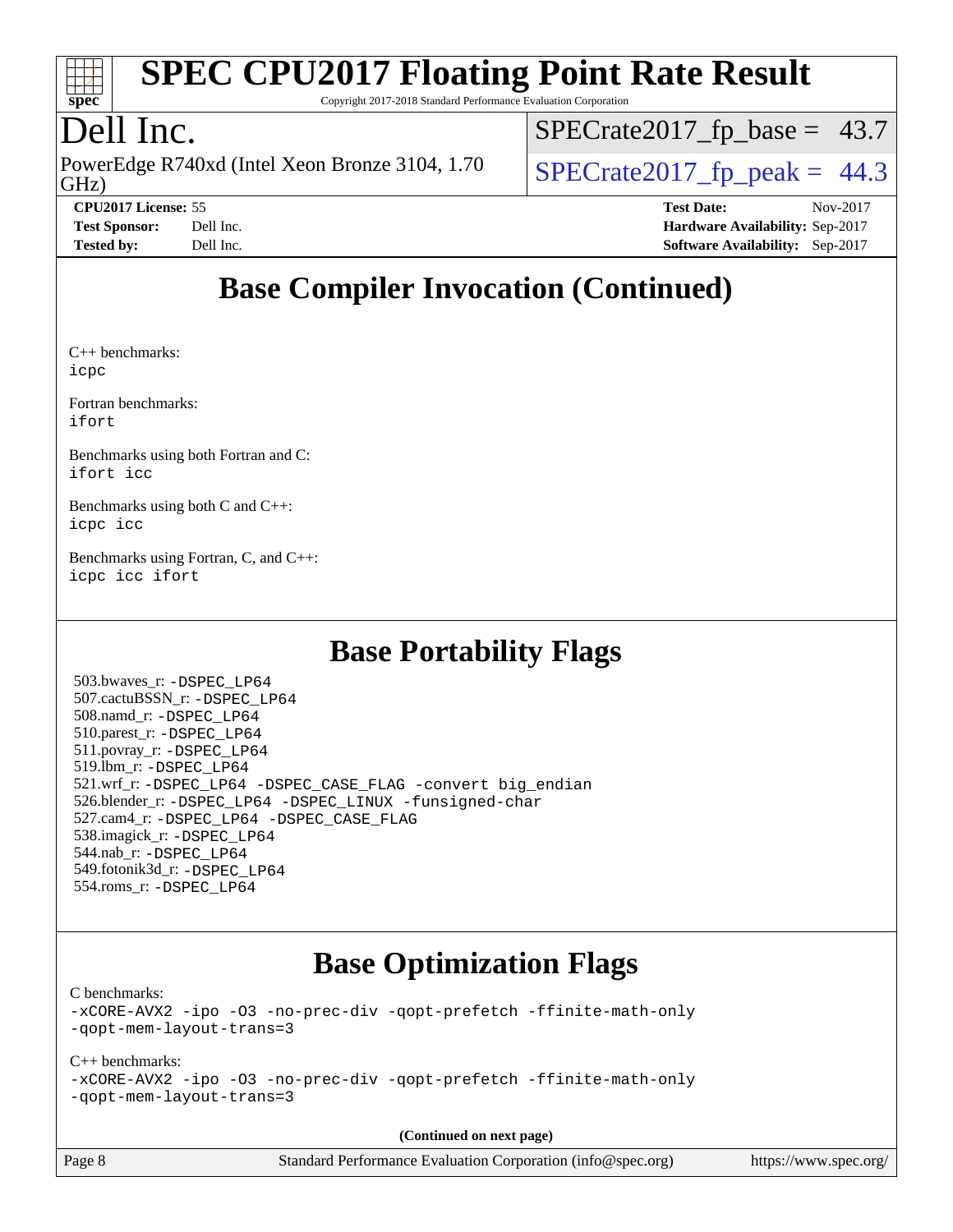

Copyright 2017-2018 Standard Performance Evaluation Corporation

### Dell Inc.

GHz) PowerEdge R740xd (Intel Xeon Bronze 3104, 1.70  $\big|$  SPECrate 2017 fp peak = 44.3

 $SPECTate2017_fp\_base = 43.7$ 

**[Tested by:](http://www.spec.org/auto/cpu2017/Docs/result-fields.html#Testedby)** Dell Inc. **[Software Availability:](http://www.spec.org/auto/cpu2017/Docs/result-fields.html#SoftwareAvailability)** Sep-2017

**[CPU2017 License:](http://www.spec.org/auto/cpu2017/Docs/result-fields.html#CPU2017License)** 55 **[Test Date:](http://www.spec.org/auto/cpu2017/Docs/result-fields.html#TestDate)** Nov-2017 **[Test Sponsor:](http://www.spec.org/auto/cpu2017/Docs/result-fields.html#TestSponsor)** Dell Inc. **[Hardware Availability:](http://www.spec.org/auto/cpu2017/Docs/result-fields.html#HardwareAvailability)** Sep-2017

## **[Base Optimization Flags \(Continued\)](http://www.spec.org/auto/cpu2017/Docs/result-fields.html#BaseOptimizationFlags)**

[Fortran benchmarks](http://www.spec.org/auto/cpu2017/Docs/result-fields.html#Fortranbenchmarks):

[-xCORE-AVX2](http://www.spec.org/cpu2017/results/res2017q4/cpu2017-20171208-01402.flags.html#user_FCbase_f-xCORE-AVX2) [-ipo](http://www.spec.org/cpu2017/results/res2017q4/cpu2017-20171208-01402.flags.html#user_FCbase_f-ipo) [-O3](http://www.spec.org/cpu2017/results/res2017q4/cpu2017-20171208-01402.flags.html#user_FCbase_f-O3) [-no-prec-div](http://www.spec.org/cpu2017/results/res2017q4/cpu2017-20171208-01402.flags.html#user_FCbase_f-no-prec-div) [-qopt-prefetch](http://www.spec.org/cpu2017/results/res2017q4/cpu2017-20171208-01402.flags.html#user_FCbase_f-qopt-prefetch) [-ffinite-math-only](http://www.spec.org/cpu2017/results/res2017q4/cpu2017-20171208-01402.flags.html#user_FCbase_f_finite_math_only_cb91587bd2077682c4b38af759c288ed7c732db004271a9512da14a4f8007909a5f1427ecbf1a0fb78ff2a814402c6114ac565ca162485bbcae155b5e4258871) [-qopt-mem-layout-trans=3](http://www.spec.org/cpu2017/results/res2017q4/cpu2017-20171208-01402.flags.html#user_FCbase_f-qopt-mem-layout-trans_de80db37974c74b1f0e20d883f0b675c88c3b01e9d123adea9b28688d64333345fb62bc4a798493513fdb68f60282f9a726aa07f478b2f7113531aecce732043) [-nostandard-realloc-lhs](http://www.spec.org/cpu2017/results/res2017q4/cpu2017-20171208-01402.flags.html#user_FCbase_f_2003_std_realloc_82b4557e90729c0f113870c07e44d33d6f5a304b4f63d4c15d2d0f1fab99f5daaed73bdb9275d9ae411527f28b936061aa8b9c8f2d63842963b95c9dd6426b8a) [-align array32byte](http://www.spec.org/cpu2017/results/res2017q4/cpu2017-20171208-01402.flags.html#user_FCbase_align_array32byte_b982fe038af199962ba9a80c053b8342c548c85b40b8e86eb3cc33dee0d7986a4af373ac2d51c3f7cf710a18d62fdce2948f201cd044323541f22fc0fffc51b6) [Benchmarks using both Fortran and C](http://www.spec.org/auto/cpu2017/Docs/result-fields.html#BenchmarksusingbothFortranandC): [-xCORE-AVX2](http://www.spec.org/cpu2017/results/res2017q4/cpu2017-20171208-01402.flags.html#user_CC_FCbase_f-xCORE-AVX2) [-ipo](http://www.spec.org/cpu2017/results/res2017q4/cpu2017-20171208-01402.flags.html#user_CC_FCbase_f-ipo) [-O3](http://www.spec.org/cpu2017/results/res2017q4/cpu2017-20171208-01402.flags.html#user_CC_FCbase_f-O3) [-no-prec-div](http://www.spec.org/cpu2017/results/res2017q4/cpu2017-20171208-01402.flags.html#user_CC_FCbase_f-no-prec-div) [-qopt-prefetch](http://www.spec.org/cpu2017/results/res2017q4/cpu2017-20171208-01402.flags.html#user_CC_FCbase_f-qopt-prefetch) [-ffinite-math-only](http://www.spec.org/cpu2017/results/res2017q4/cpu2017-20171208-01402.flags.html#user_CC_FCbase_f_finite_math_only_cb91587bd2077682c4b38af759c288ed7c732db004271a9512da14a4f8007909a5f1427ecbf1a0fb78ff2a814402c6114ac565ca162485bbcae155b5e4258871) [-qopt-mem-layout-trans=3](http://www.spec.org/cpu2017/results/res2017q4/cpu2017-20171208-01402.flags.html#user_CC_FCbase_f-qopt-mem-layout-trans_de80db37974c74b1f0e20d883f0b675c88c3b01e9d123adea9b28688d64333345fb62bc4a798493513fdb68f60282f9a726aa07f478b2f7113531aecce732043) [-nostandard-realloc-lhs](http://www.spec.org/cpu2017/results/res2017q4/cpu2017-20171208-01402.flags.html#user_CC_FCbase_f_2003_std_realloc_82b4557e90729c0f113870c07e44d33d6f5a304b4f63d4c15d2d0f1fab99f5daaed73bdb9275d9ae411527f28b936061aa8b9c8f2d63842963b95c9dd6426b8a) [-align array32byte](http://www.spec.org/cpu2017/results/res2017q4/cpu2017-20171208-01402.flags.html#user_CC_FCbase_align_array32byte_b982fe038af199962ba9a80c053b8342c548c85b40b8e86eb3cc33dee0d7986a4af373ac2d51c3f7cf710a18d62fdce2948f201cd044323541f22fc0fffc51b6) [Benchmarks using both C and C++](http://www.spec.org/auto/cpu2017/Docs/result-fields.html#BenchmarksusingbothCandCXX): [-xCORE-AVX2](http://www.spec.org/cpu2017/results/res2017q4/cpu2017-20171208-01402.flags.html#user_CC_CXXbase_f-xCORE-AVX2) [-ipo](http://www.spec.org/cpu2017/results/res2017q4/cpu2017-20171208-01402.flags.html#user_CC_CXXbase_f-ipo) [-O3](http://www.spec.org/cpu2017/results/res2017q4/cpu2017-20171208-01402.flags.html#user_CC_CXXbase_f-O3) [-no-prec-div](http://www.spec.org/cpu2017/results/res2017q4/cpu2017-20171208-01402.flags.html#user_CC_CXXbase_f-no-prec-div) [-qopt-prefetch](http://www.spec.org/cpu2017/results/res2017q4/cpu2017-20171208-01402.flags.html#user_CC_CXXbase_f-qopt-prefetch) [-ffinite-math-only](http://www.spec.org/cpu2017/results/res2017q4/cpu2017-20171208-01402.flags.html#user_CC_CXXbase_f_finite_math_only_cb91587bd2077682c4b38af759c288ed7c732db004271a9512da14a4f8007909a5f1427ecbf1a0fb78ff2a814402c6114ac565ca162485bbcae155b5e4258871) [-qopt-mem-layout-trans=3](http://www.spec.org/cpu2017/results/res2017q4/cpu2017-20171208-01402.flags.html#user_CC_CXXbase_f-qopt-mem-layout-trans_de80db37974c74b1f0e20d883f0b675c88c3b01e9d123adea9b28688d64333345fb62bc4a798493513fdb68f60282f9a726aa07f478b2f7113531aecce732043) [Benchmarks using Fortran, C, and C++:](http://www.spec.org/auto/cpu2017/Docs/result-fields.html#BenchmarksusingFortranCandCXX) [-xCORE-AVX2](http://www.spec.org/cpu2017/results/res2017q4/cpu2017-20171208-01402.flags.html#user_CC_CXX_FCbase_f-xCORE-AVX2) [-ipo](http://www.spec.org/cpu2017/results/res2017q4/cpu2017-20171208-01402.flags.html#user_CC_CXX_FCbase_f-ipo) [-O3](http://www.spec.org/cpu2017/results/res2017q4/cpu2017-20171208-01402.flags.html#user_CC_CXX_FCbase_f-O3) [-no-prec-div](http://www.spec.org/cpu2017/results/res2017q4/cpu2017-20171208-01402.flags.html#user_CC_CXX_FCbase_f-no-prec-div) [-qopt-prefetch](http://www.spec.org/cpu2017/results/res2017q4/cpu2017-20171208-01402.flags.html#user_CC_CXX_FCbase_f-qopt-prefetch) [-ffinite-math-only](http://www.spec.org/cpu2017/results/res2017q4/cpu2017-20171208-01402.flags.html#user_CC_CXX_FCbase_f_finite_math_only_cb91587bd2077682c4b38af759c288ed7c732db004271a9512da14a4f8007909a5f1427ecbf1a0fb78ff2a814402c6114ac565ca162485bbcae155b5e4258871)

[-qopt-mem-layout-trans=3](http://www.spec.org/cpu2017/results/res2017q4/cpu2017-20171208-01402.flags.html#user_CC_CXX_FCbase_f-qopt-mem-layout-trans_de80db37974c74b1f0e20d883f0b675c88c3b01e9d123adea9b28688d64333345fb62bc4a798493513fdb68f60282f9a726aa07f478b2f7113531aecce732043) [-nostandard-realloc-lhs](http://www.spec.org/cpu2017/results/res2017q4/cpu2017-20171208-01402.flags.html#user_CC_CXX_FCbase_f_2003_std_realloc_82b4557e90729c0f113870c07e44d33d6f5a304b4f63d4c15d2d0f1fab99f5daaed73bdb9275d9ae411527f28b936061aa8b9c8f2d63842963b95c9dd6426b8a) [-align array32byte](http://www.spec.org/cpu2017/results/res2017q4/cpu2017-20171208-01402.flags.html#user_CC_CXX_FCbase_align_array32byte_b982fe038af199962ba9a80c053b8342c548c85b40b8e86eb3cc33dee0d7986a4af373ac2d51c3f7cf710a18d62fdce2948f201cd044323541f22fc0fffc51b6)

### **[Base Other Flags](http://www.spec.org/auto/cpu2017/Docs/result-fields.html#BaseOtherFlags)**

[C benchmarks](http://www.spec.org/auto/cpu2017/Docs/result-fields.html#Cbenchmarks):  $-m64 - std = c11$  $-m64 - std = c11$ 

[C++ benchmarks:](http://www.spec.org/auto/cpu2017/Docs/result-fields.html#CXXbenchmarks) [-m64](http://www.spec.org/cpu2017/results/res2017q4/cpu2017-20171208-01402.flags.html#user_CXXbase_intel_intel64_18.0_af43caccfc8ded86e7699f2159af6efc7655f51387b94da716254467f3c01020a5059329e2569e4053f409e7c9202a7efc638f7a6d1ffb3f52dea4a3e31d82ab)

[Fortran benchmarks](http://www.spec.org/auto/cpu2017/Docs/result-fields.html#Fortranbenchmarks):  $-m64$ 

[Benchmarks using both Fortran and C](http://www.spec.org/auto/cpu2017/Docs/result-fields.html#BenchmarksusingbothFortranandC):  $-m64 - std = c11$  $-m64 - std = c11$ 

[Benchmarks using both C and C++](http://www.spec.org/auto/cpu2017/Docs/result-fields.html#BenchmarksusingbothCandCXX):  $-m64$   $-std=cl1$ 

[Benchmarks using Fortran, C, and C++:](http://www.spec.org/auto/cpu2017/Docs/result-fields.html#BenchmarksusingFortranCandCXX)  $-m64$   $-std=cl1$ 

### **[Peak Compiler Invocation](http://www.spec.org/auto/cpu2017/Docs/result-fields.html#PeakCompilerInvocation)**

[C benchmarks:](http://www.spec.org/auto/cpu2017/Docs/result-fields.html#Cbenchmarks) [icc](http://www.spec.org/cpu2017/results/res2017q4/cpu2017-20171208-01402.flags.html#user_CCpeak_intel_icc_18.0_66fc1ee009f7361af1fbd72ca7dcefbb700085f36577c54f309893dd4ec40d12360134090235512931783d35fd58c0460139e722d5067c5574d8eaf2b3e37e92)

**(Continued on next page)**

Page 9 Standard Performance Evaluation Corporation [\(info@spec.org\)](mailto:info@spec.org) <https://www.spec.org/>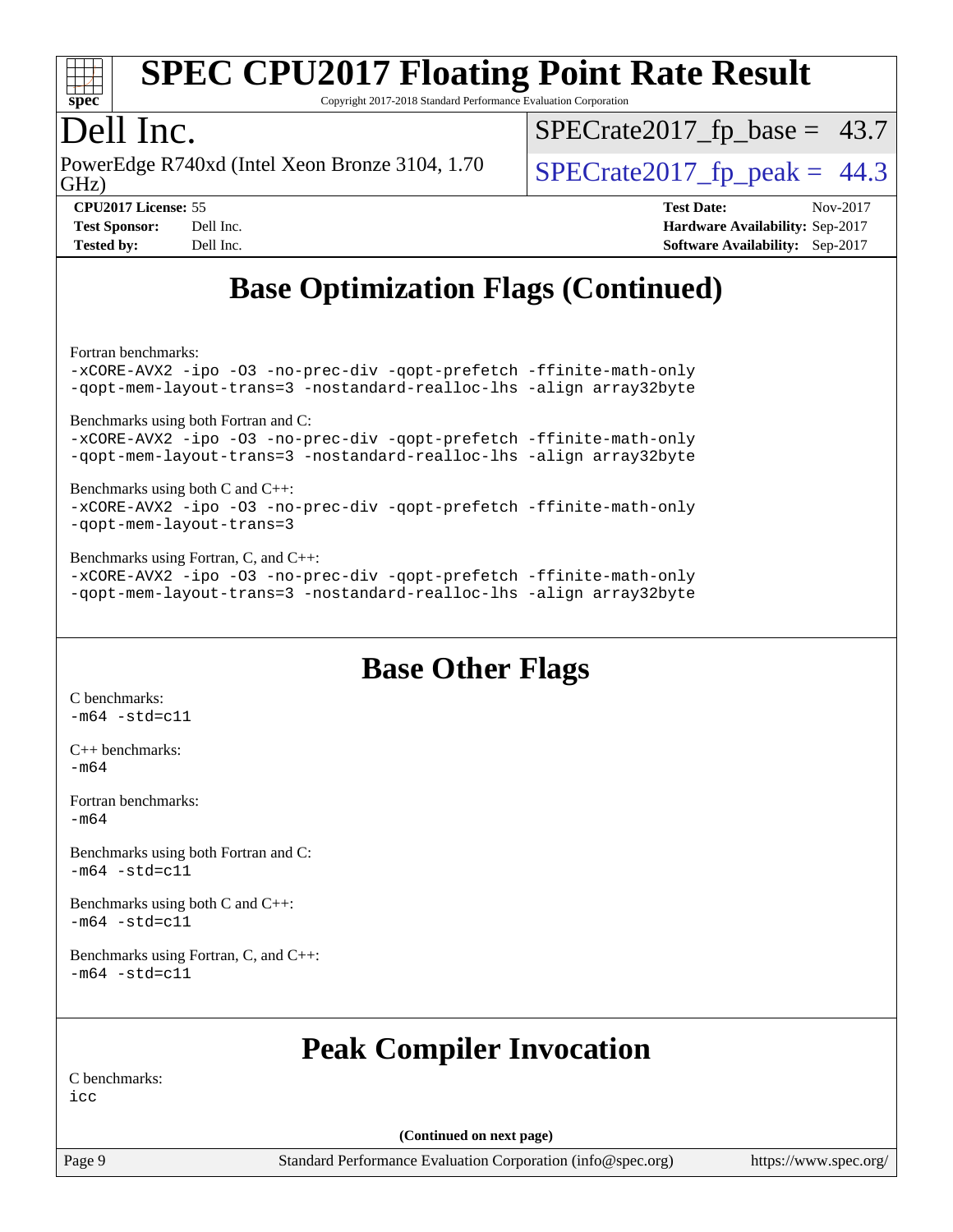

Copyright 2017-2018 Standard Performance Evaluation Corporation

## Dell Inc.

GHz) PowerEdge R740xd (Intel Xeon Bronze 3104, 1.70  $\big|$  SPECrate 2017 fp peak = 44.3

 $SPECTate2017_fp\_base = 43.7$ 

**[CPU2017 License:](http://www.spec.org/auto/cpu2017/Docs/result-fields.html#CPU2017License)** 55 **[Test Date:](http://www.spec.org/auto/cpu2017/Docs/result-fields.html#TestDate)** Nov-2017 **[Test Sponsor:](http://www.spec.org/auto/cpu2017/Docs/result-fields.html#TestSponsor)** Dell Inc. **[Hardware Availability:](http://www.spec.org/auto/cpu2017/Docs/result-fields.html#HardwareAvailability)** Sep-2017 **[Tested by:](http://www.spec.org/auto/cpu2017/Docs/result-fields.html#Testedby)** Dell Inc. **[Software Availability:](http://www.spec.org/auto/cpu2017/Docs/result-fields.html#SoftwareAvailability)** Sep-2017

## **[Peak Compiler Invocation \(Continued\)](http://www.spec.org/auto/cpu2017/Docs/result-fields.html#PeakCompilerInvocation)**

[C++ benchmarks](http://www.spec.org/auto/cpu2017/Docs/result-fields.html#CXXbenchmarks): [icpc](http://www.spec.org/cpu2017/results/res2017q4/cpu2017-20171208-01402.flags.html#user_CXXpeak_intel_icpc_18.0_c510b6838c7f56d33e37e94d029a35b4a7bccf4766a728ee175e80a419847e808290a9b78be685c44ab727ea267ec2f070ec5dc83b407c0218cded6866a35d07)

[Fortran benchmarks:](http://www.spec.org/auto/cpu2017/Docs/result-fields.html#Fortranbenchmarks) [ifort](http://www.spec.org/cpu2017/results/res2017q4/cpu2017-20171208-01402.flags.html#user_FCpeak_intel_ifort_18.0_8111460550e3ca792625aed983ce982f94888b8b503583aa7ba2b8303487b4d8a21a13e7191a45c5fd58ff318f48f9492884d4413fa793fd88dd292cad7027ca)

[Benchmarks using both Fortran and C:](http://www.spec.org/auto/cpu2017/Docs/result-fields.html#BenchmarksusingbothFortranandC) [ifort](http://www.spec.org/cpu2017/results/res2017q4/cpu2017-20171208-01402.flags.html#user_CC_FCpeak_intel_ifort_18.0_8111460550e3ca792625aed983ce982f94888b8b503583aa7ba2b8303487b4d8a21a13e7191a45c5fd58ff318f48f9492884d4413fa793fd88dd292cad7027ca) [icc](http://www.spec.org/cpu2017/results/res2017q4/cpu2017-20171208-01402.flags.html#user_CC_FCpeak_intel_icc_18.0_66fc1ee009f7361af1fbd72ca7dcefbb700085f36577c54f309893dd4ec40d12360134090235512931783d35fd58c0460139e722d5067c5574d8eaf2b3e37e92)

[Benchmarks using both C and C++](http://www.spec.org/auto/cpu2017/Docs/result-fields.html#BenchmarksusingbothCandCXX): [icpc](http://www.spec.org/cpu2017/results/res2017q4/cpu2017-20171208-01402.flags.html#user_CC_CXXpeak_intel_icpc_18.0_c510b6838c7f56d33e37e94d029a35b4a7bccf4766a728ee175e80a419847e808290a9b78be685c44ab727ea267ec2f070ec5dc83b407c0218cded6866a35d07) [icc](http://www.spec.org/cpu2017/results/res2017q4/cpu2017-20171208-01402.flags.html#user_CC_CXXpeak_intel_icc_18.0_66fc1ee009f7361af1fbd72ca7dcefbb700085f36577c54f309893dd4ec40d12360134090235512931783d35fd58c0460139e722d5067c5574d8eaf2b3e37e92)

[Benchmarks using Fortran, C, and C++](http://www.spec.org/auto/cpu2017/Docs/result-fields.html#BenchmarksusingFortranCandCXX): [icpc](http://www.spec.org/cpu2017/results/res2017q4/cpu2017-20171208-01402.flags.html#user_CC_CXX_FCpeak_intel_icpc_18.0_c510b6838c7f56d33e37e94d029a35b4a7bccf4766a728ee175e80a419847e808290a9b78be685c44ab727ea267ec2f070ec5dc83b407c0218cded6866a35d07) [icc](http://www.spec.org/cpu2017/results/res2017q4/cpu2017-20171208-01402.flags.html#user_CC_CXX_FCpeak_intel_icc_18.0_66fc1ee009f7361af1fbd72ca7dcefbb700085f36577c54f309893dd4ec40d12360134090235512931783d35fd58c0460139e722d5067c5574d8eaf2b3e37e92) [ifort](http://www.spec.org/cpu2017/results/res2017q4/cpu2017-20171208-01402.flags.html#user_CC_CXX_FCpeak_intel_ifort_18.0_8111460550e3ca792625aed983ce982f94888b8b503583aa7ba2b8303487b4d8a21a13e7191a45c5fd58ff318f48f9492884d4413fa793fd88dd292cad7027ca)

## **[Peak Portability Flags](http://www.spec.org/auto/cpu2017/Docs/result-fields.html#PeakPortabilityFlags)**

Same as Base Portability Flags

## **[Peak Optimization Flags](http://www.spec.org/auto/cpu2017/Docs/result-fields.html#PeakOptimizationFlags)**

[C benchmarks](http://www.spec.org/auto/cpu2017/Docs/result-fields.html#Cbenchmarks):

```
 519.lbm_r: -prof-gen(pass 1) -prof-use(pass 2) -ipo -xCORE-AVX2 -O3
-no-prec-div -qopt-prefetch -ffinite-math-only
-qopt-mem-layout-trans=3
```
 538.imagick\_r: [-xCORE-AVX2](http://www.spec.org/cpu2017/results/res2017q4/cpu2017-20171208-01402.flags.html#user_peakCOPTIMIZE538_imagick_r_f-xCORE-AVX2) [-ipo](http://www.spec.org/cpu2017/results/res2017q4/cpu2017-20171208-01402.flags.html#user_peakCOPTIMIZE538_imagick_r_f-ipo) [-O3](http://www.spec.org/cpu2017/results/res2017q4/cpu2017-20171208-01402.flags.html#user_peakCOPTIMIZE538_imagick_r_f-O3) [-no-prec-div](http://www.spec.org/cpu2017/results/res2017q4/cpu2017-20171208-01402.flags.html#user_peakCOPTIMIZE538_imagick_r_f-no-prec-div) [-qopt-prefetch](http://www.spec.org/cpu2017/results/res2017q4/cpu2017-20171208-01402.flags.html#user_peakCOPTIMIZE538_imagick_r_f-qopt-prefetch) [-ffinite-math-only](http://www.spec.org/cpu2017/results/res2017q4/cpu2017-20171208-01402.flags.html#user_peakCOPTIMIZE538_imagick_r_f_finite_math_only_cb91587bd2077682c4b38af759c288ed7c732db004271a9512da14a4f8007909a5f1427ecbf1a0fb78ff2a814402c6114ac565ca162485bbcae155b5e4258871) [-qopt-mem-layout-trans=3](http://www.spec.org/cpu2017/results/res2017q4/cpu2017-20171208-01402.flags.html#user_peakCOPTIMIZE538_imagick_r_f-qopt-mem-layout-trans_de80db37974c74b1f0e20d883f0b675c88c3b01e9d123adea9b28688d64333345fb62bc4a798493513fdb68f60282f9a726aa07f478b2f7113531aecce732043)

544.nab\_r: Same as 519.lbm\_r

```
C++ benchmarks: 
-prof-gen(pass 1) -prof-use(pass 2) -ipo -xCORE-AVX2 -O3
-no-prec-div -qopt-prefetch -ffinite-math-only
-qopt-mem-layout-trans=3
```
[Fortran benchmarks](http://www.spec.org/auto/cpu2017/Docs/result-fields.html#Fortranbenchmarks):

**(Continued on next page)**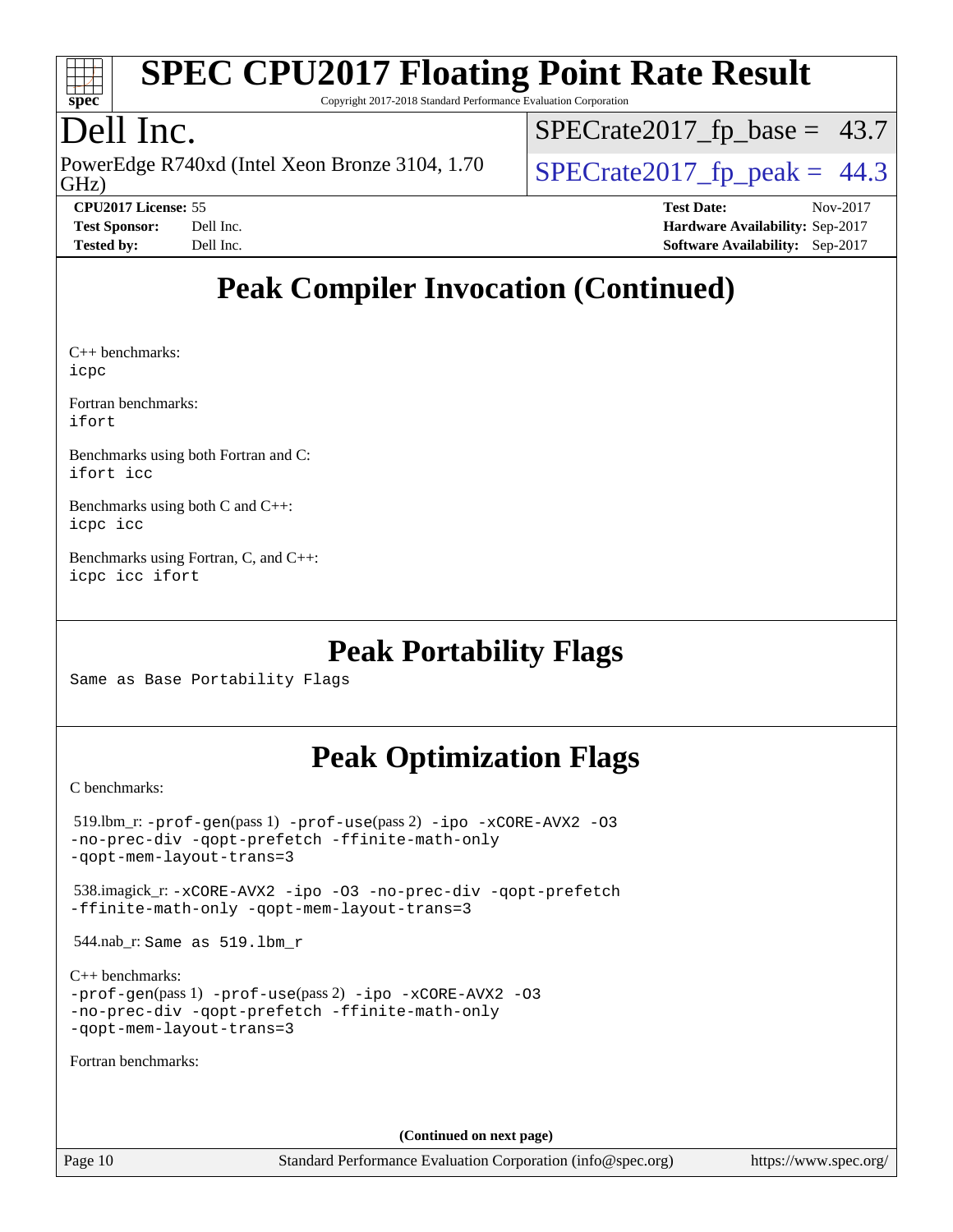

Copyright 2017-2018 Standard Performance Evaluation Corporation

## Dell Inc.

GHz) PowerEdge R740xd (Intel Xeon Bronze 3104, 1.70  $\big|$  SPECrate 2017 fp peak = 44.3

 $SPECTate2017_fp\_base = 43.7$ 

**[Test Sponsor:](http://www.spec.org/auto/cpu2017/Docs/result-fields.html#TestSponsor)** Dell Inc. **[Hardware Availability:](http://www.spec.org/auto/cpu2017/Docs/result-fields.html#HardwareAvailability)** Sep-2017 **[Tested by:](http://www.spec.org/auto/cpu2017/Docs/result-fields.html#Testedby)** Dell Inc. **[Software Availability:](http://www.spec.org/auto/cpu2017/Docs/result-fields.html#SoftwareAvailability)** Sep-2017

**[CPU2017 License:](http://www.spec.org/auto/cpu2017/Docs/result-fields.html#CPU2017License)** 55 **[Test Date:](http://www.spec.org/auto/cpu2017/Docs/result-fields.html#TestDate)** Nov-2017

## **[Peak Optimization Flags \(Continued\)](http://www.spec.org/auto/cpu2017/Docs/result-fields.html#PeakOptimizationFlags)**

```
(info@spec.org)https://www.spec.org/
  503.bwaves_r: -xCORE-AVX2 -ipo -O3 -no-prec-div -qopt-prefetch
-ffinite-math-only -qopt-mem-layout-trans=3
-nostandard-realloc-lhs -align array32byte
  549.fotonik3d_r: Same as 503.bwaves_r
  554.roms_r: -prof-gen(pass 1) -prof-use(pass 2) -ipo -xCORE-AVX2 -O3
-no-prec-div -qopt-prefetch -ffinite-math-only
-qopt-mem-layout-trans=3 -nostandard-realloc-lhs
-align array32byte
Benchmarks using both Fortran and C: 
-prof-gen(pass 1) -prof-use(pass 2) -ipo -xCORE-AVX2 -O3
-no-prec-div -qopt-prefetch -ffinite-math-only
-qopt-mem-layout-trans=3 -nostandard-realloc-lhs -align array32byte
Benchmarks using both C and C++: 
-prof-gen(pass 1) -prof-use(pass 2) -ipo -xCORE-AVX2 -O3
-no-prec-div -qopt-prefetch -ffinite-math-only
-qopt-mem-layout-trans=3
Benchmarks using Fortran, C, and C++: 
-prof-gen(pass 1) -prof-use(pass 2) -ipo -xCORE-AVX2 -O3
-no-prec-div -qopt-prefetch -ffinite-math-only
-qopt-mem-layout-trans=3 -nostandard-realloc-lhs -align array32byte
                                 Peak Other Flags
C benchmarks: 
-m64 - std= c11C++ benchmarks: 
-m64Fortran benchmarks: 
-m64
Benchmarks using both Fortran and C: 
-m64 - std= c11Benchmarks using both C and C++: 
-m64 - std= c11(Continued on next page)
```